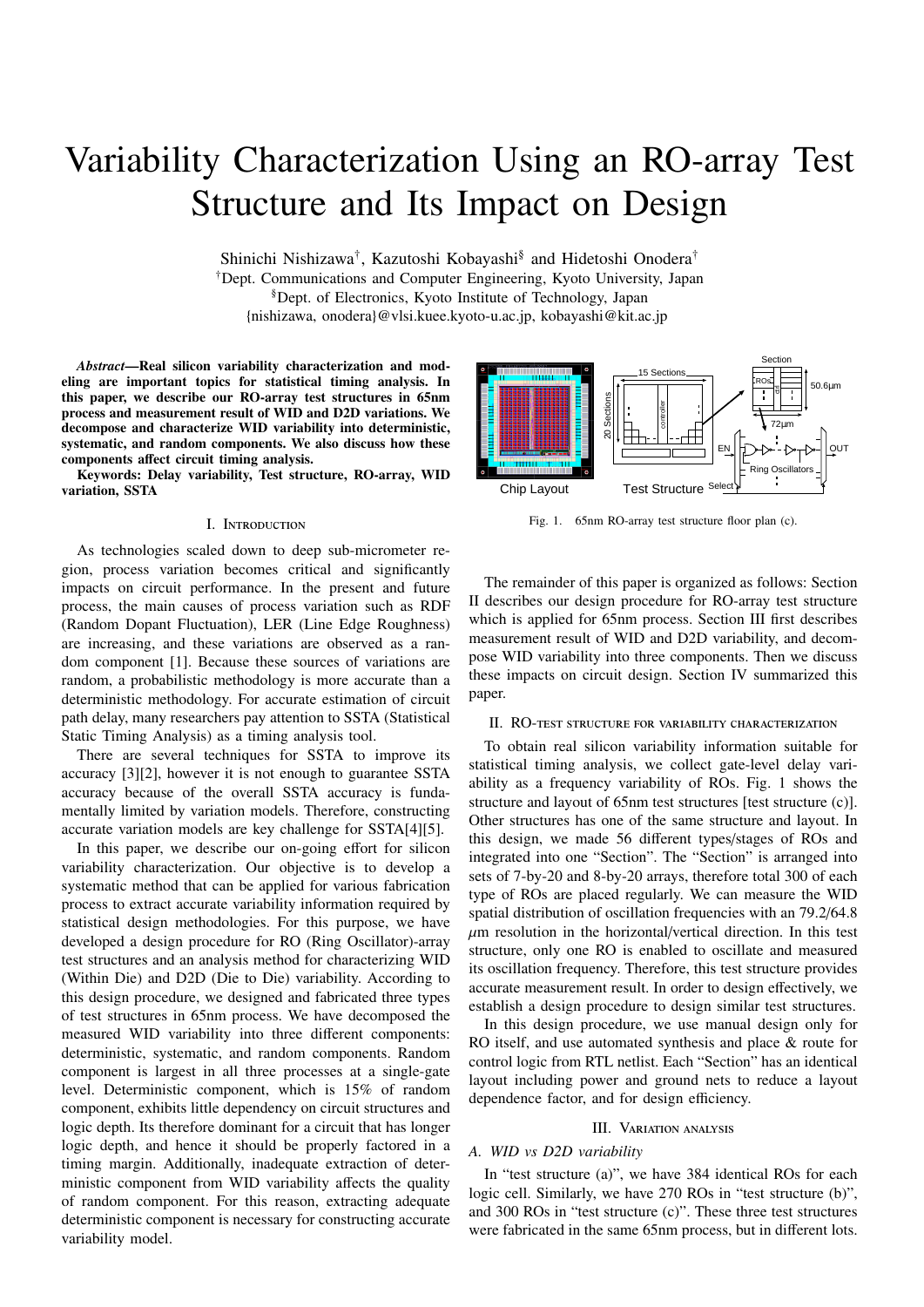

Fig. 2. WID variability at each circuit stages (twice of RO-stages). WID variability does not decrease as the circuit stage increase.

TABLE I WID (AVERAGE) VS. D2D  $\sigma/\mu$  [%]

|              | $65nm$ (a) |      | 65nm(b) |      | $65nm$ (c) |      |
|--------------|------------|------|---------|------|------------|------|
| RO           | WID        | D2D  | WID     | D2D  | <b>WID</b> | D2D  |
| INV7         | 1.45       | 1.59 | 1.55    | 1.28 | 1.50       | 1.23 |
| <b>INV13</b> | 1.11       | 1.64 |         |      | 1.20       | 1.22 |
| <b>INV19</b> | 0.99       | 1.64 | 1.13    | 1.22 | 1.03       | 1.45 |
| <b>INV29</b> | 0.85       | 1.67 |         |      |            |      |
| <b>INV59</b> | 0.73       | 1.57 | 0.94    | 1.19 | 0.81       | 1.37 |

We have 20 chips for test structures (a) and (b), and 30 chips for (c). We have evaluated WID and D2D variability from ROs which are composed of 7, 13, 19, 29, 59-stage standard inverters.

Table I lists standard deviation of WID and D2D frequency variability of each RO. Listed value of WID variability is averaged value of each chip. The D2D variability in "test structure (a)" is around  $1.6\%$ , "structure (b)" is  $1.2\%$ , "structure (c)" is 1.3%, and it is almost constant in different stage ROs in the same test structures. The WID variability in the three test structures is around 1.5% in 7-stage RO.

As the number of stages increase, the WID variability decrease. However, the variability of longest stage RO such as 59-stage RO still measured as around 0.8%.

Fig. 2 shows the sigma of WID variation at each stages (twice of RO-stages). Fig. 2 shows WID variation does not (twice of RO-stages). Fig. 2 shows will variation does not decrease by  $\sqrt{n}$  number of stages. This means WID variation is correlated each other, and we decompose WID variation into several components which will be explained in the next section.

# *B. WID variation decomposition and analysis*

Measured WID variability includes some correlated component. With careful observation, we found that raw data has spatially correlated component. Therefore, we have decomposed WID variability into three different components: deterministic, systematic, and random components. The deterministic component represents location specific variability on a chip. The systematic component represents a gradual variation over a chip. The random component represent intrinsic random component on a chip. WID spatial distribution of 19-stage ROs in "test structure (b)", and these components are figured out in Fig.3. This variation decomposition process is described as below.

*a) Deterministic component:* This component has the same proportion of the total amount of variation at the same



Fig. 3. WID variation decomposition ( INV19 at structure (b) ). Measured oscillation frequency (RAW) is decomposed into three component: deterministic, systematic and random component.

location on each chip. The upper left figure in Fig.3 shows an example of the spatial distribution of measured oscillation frequencies over a chip. We have measured 20 chips, and obtain chip-level oscillation frequency map for each chip. Also we obtain an average of frequencies from each chip, and total average frequency of all chips. Normalizing each chiplevel oscillation frequency map with its chip-level average and total average, we make normalized oscillation frequency map averaged at each location on a chip. Then, we define this averaged oscillation frequency map as a location specific variation component "deterministic component", as shown in the bottom left figure in Fig.3. Model equation of deterministic component  $d_{det}(x, y)$  is listd below.

$$
d_{det}(x, y) = \sum_{i=1}^{i} d_i(x, y) \times \frac{\mu_{allchip}}{\mu_i},
$$
 (1)

where the index *i* is chip number,  $d_i(x, y)$  is oscillation frequency map of each chip,  $\mu_{\text{allchip}}$  is the average frequency of all chips, and  $\mu_i$  is average frequency of each chip. The main cause of this component may layout-dependent OPC residuals, mobility or IR-Drop variation.

*b) Systematic component:* This component represents a gradual variation over a chip. In this paper, "systematic component" is approximated as a linear function of circuit location of the residual component, as shown in the upper right figure in Fig.3. Model equation of systematic component *dsys*,*<sup>i</sup>* is listed below.

$$
d_{sys,i}(x, y) = a_i x + b_i y + c_i,
$$
\n<sup>(2)</sup>

where  $a_i$ ,  $b_i$  are x-gradient and y-gradient, and  $c_i$  is z-intercept of systematic component. The main cause of this component may include defocus variation on lithography process, lens aberration, etc.

*c) Random component:* This component does not have any correlation with the location on the chip. This component originate from variations of *Vth* and *L* due to RDF and LER, so this component expects to follow a Gaussian distribution. This "random component" is given as the total residual component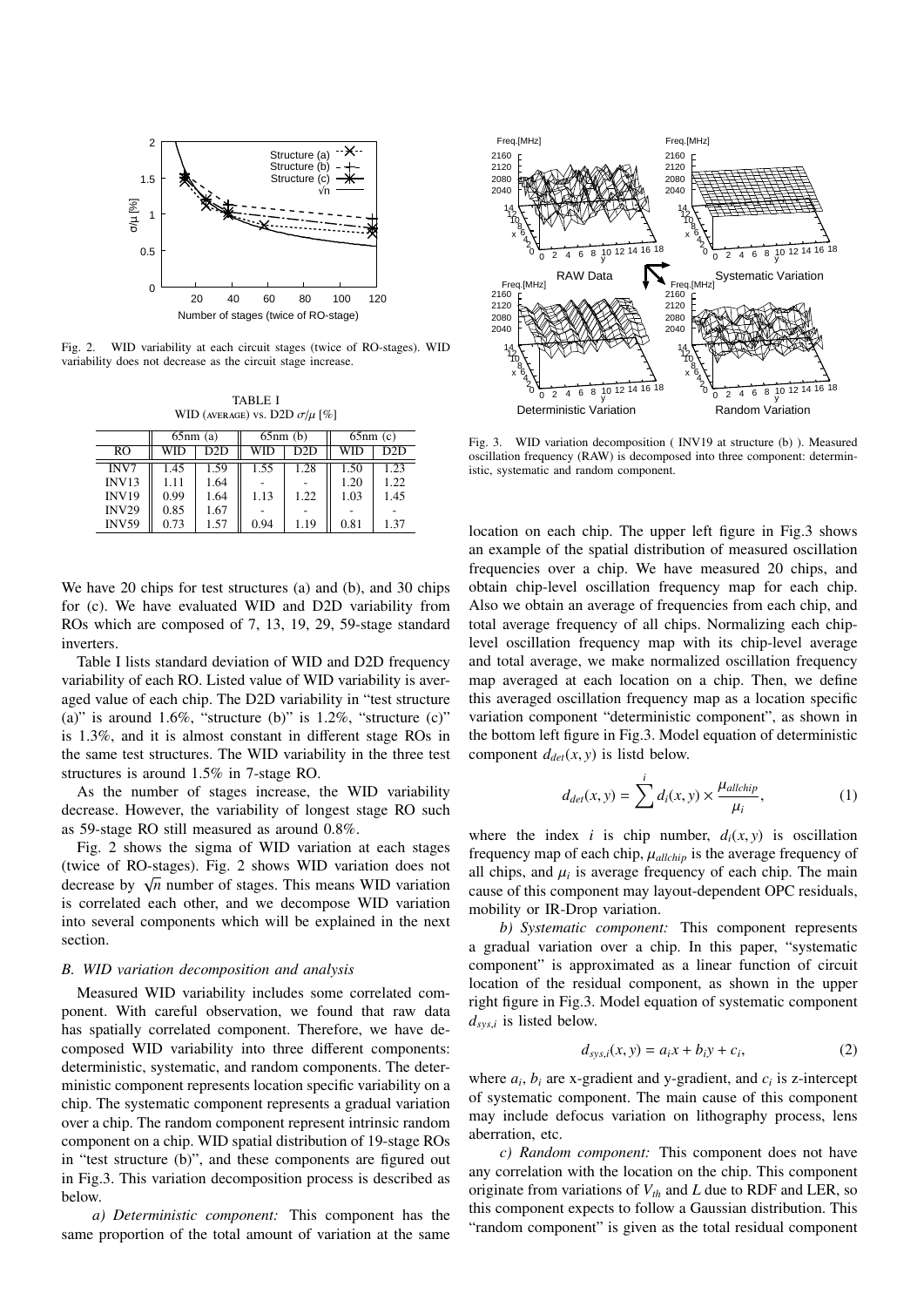

Fig. 4. CDF of INV19 chip#20-24 random component at structure (b). Left figure shows random component in chip#21 does not follows a Gaussian distribution. Right figure shows all random component follows a Gaussian distribution.



Fig. 5. Spatial autocorrelation coefficient of INV19 chip#20-24 random component at structure (b). The point x=6 in left figure, chip#21-23 still includes very weak correlation component in random component.

which eliminating deterministic and systematic component from raw data as shown in the bottom right part of Fig. 3. There are several strategies to extract the random component from raw data. In this case, we use a ratio of raw data and the deterministic component. Therefore, we adjust the deterministic component for each raw data using their ratio of averaged oscillation frequency, then subtract the adjusted deterministic component and the systematic component from a raw data. This residual represents the random component. Model equation of random component *drand*,*<sup>i</sup>* is listed below.

$$
d_{rand,i}(x, y) = d_i - d_{det} \times \frac{\mu_i}{\mu_{allchip}} - d_{sys,i}.
$$
 (3)

Note that extracting the deterministic component affects the result of the random component, therefore accurate extraction is needed. Experimental results are shown in Fig. 4. The left side of Fig. 4, shows CDF of random component which does not use a ratio of raw data and the deterministic component, which just subtracts the deterministic component from raw data. It is easy to understand CDF of chip#21 does not follow a Gaussian distribution. On the other hands, if we use a ratio of raw data and deterministic component, CDFs follow a Gaussian distribution as described in the right side of Fig. 4. However, on the left Fig.5, spatial autocorrelation coefficient of chip#21- 23 shows very weak correlation in the random component. It shows that the random components still includes small residual of correlated component. If deterministic component is not correctly extracted from raw data, random component includes some resident of deterministic component. Therefore, accurate extraction of deterministic component is one of the key of accurate timing analysis.

Table II shows correlation coefficient of each raw data, and raw data without deterministic component. It is easy

TABLE III WID variability decomposition  $\sigma / \mu$ .

|              | $65nm$ (a) |      |       | $65nm$ (b) |      |                          | $65nm$ (c) |      |       |
|--------------|------------|------|-------|------------|------|--------------------------|------------|------|-------|
| RO.          | Det.       | Sys. | Rand. | Det.       | Sys. | Rand.                    | Det.       | Sys. | Rand. |
| INV7         | 0.59       | 0.15 | 1.32  | 0.82       | 0.15 | 1.30                     | 0.74       | 0.14 | 1.30  |
| INV13        | 0.52       | 0.14 | 0.96  | ۰          |      |                          | 0.71       | 0.12 | 0.95  |
| <b>INV19</b> | 0.52       | 0.12 | 0.83  | 0.76       | 0.14 | 0.81                     | 0.66       | 0.13 | 0.77  |
| <b>INV29</b> | 0.49       | 0.11 | 0.69  | ٠          |      | $\overline{\phantom{0}}$ | ۰          |      |       |
| <b>INV59</b> | 0.48       | 0.12 | 0.53  | 0.74       | 0.14 | 0.56                     | 0.66       | 0.11 | 0.45  |
| <b>INV</b>   |            |      | 4     |            |      | 4                        |            |      |       |

to understand each raw data has some correlation between each chip, especially long-stage ROs. On the other hand, after deterministic component is extracted from raw data, the correlation coefficient becomes small. This result shows WID variation includes some location specific component, and it affect the quality of random component.

Table III lists the decomposition result of three test structures. Fig.6 shows the sigma of three WID components. In all test structures, systematic component is very small and it has no dependence to stage-length. One reason might be expected that these test structures are small die, then inclined slope does not affect to the circuit performance. Deterministic component is smaller than random component. However, deterministic component has little stage-length dependence. In circuits with longer stage-length, deterministic component becomes comparable to random component. Therefore, deterministic component should be considered as a timing margin. From Table III, the amount of deterministic component is not so much different among test structures. It shows that a designer have to set timing margin carefully to guarantee the circuit. On the other hand, random variability decrease as the circuit stagelength increases due to averaging effect of random component. Using an equation to estimate the random variation in a singlestage[5], random component is extracted as  $4\%$  ( $\sigma/\mu$ ) in these



Fig. 6. Circuit stage dependence of D2D and WID three components (test structure (a)). Only random component depends on circuit stages, and is assumed as 4% at single stage.